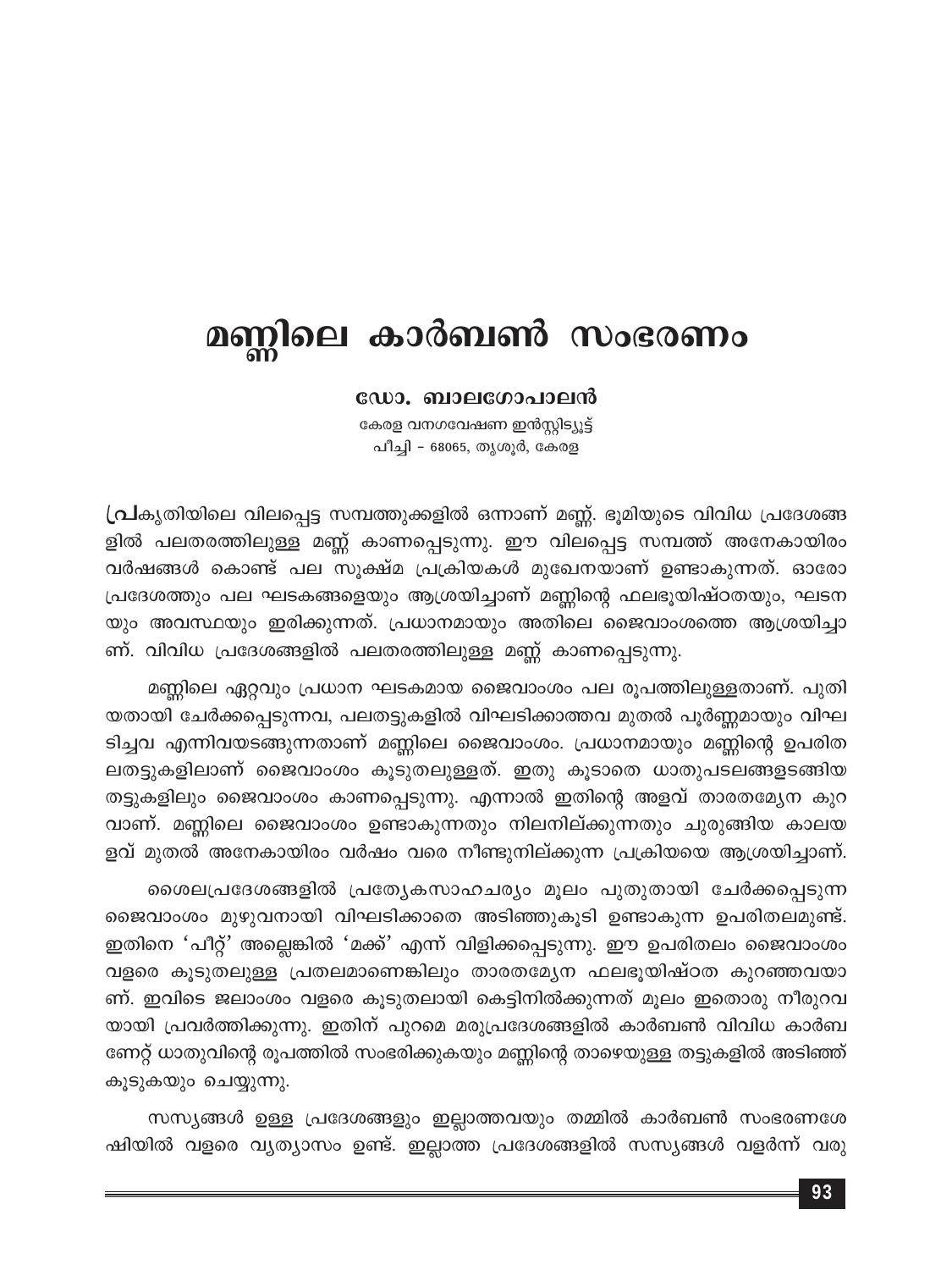∍കാലാവസ്ഥാ വൃതിയാനം

മ്പോൾ അവിടെ പ്രത്യേകതരം ഉപരിതലം രൂപപ്പെടുന്നു. ഇതാണ് മണ്ണിലെ കാർബൺ സംഭരണത്തിന്റെ പരമ്പരയിൽ പ്രഥമസ്ഥാനത്ത് നിൽക്കുന്ന ഘടകം. സസ്യങ്ങളുടെ തുടർച്ചയായുള്ള വളർച്ച, സസ്യാവശിഷ്ടങ്ങളുടെ വിഘടനം തുടങ്ങി വിവിധ പ്രക്രിയ മൂലം മണ്ണിന്റെ ജൈവാംശം ഒരു സുസ്ഥിരമായ അവസ്ഥയിൽ എത്തിച്ചേരുന്നു. മണ്ണിലെ ജൈവാംശത്തിലാണ് കാർബൺ ഉള്ളത് എന്നതുകൊണ്ട് ജൈവാംശത്തിന്റെ തോതനു സരിച്ച് കാർബണിന്റെ അളവ് വ്യത്യാസപ്പെട്ടിരിക്കുന്നു.

ഒരു ആവാസ വ്യവസ്ഥയിലെ കാർബൺ സംഭരണം മണ്ണ്, ജൈവ സാന്ദ്രത എന്നി വയിലെ കാർബണിന്റെ അളവിനെ ആശ്രയിച്ചാണിരിക്കുന്നത്. ആകെയുള്ള കാർബണിന്റെ അളവ് ഓരോ ആവാസവ്യവസ്ഥയിലും വ്യത്യസ്തമാണ്. ഈ അളവ് സന്തുലിതാവസ്ഥ യിലായാൽ മാത്രമേ ആ ആവാസവ്യവസ്ഥക്കു നിലനില്പ്പുള്ളൂ.

ആഗോളതലത്തിൽ കാർബൺ പരിവൃത്തിയിൽ മണ്ണിന് വളരെയേറെ പ്രാധാന്യമു ണ്ട്. ഭൂവിനിയോഗത്തിലുള്ള മാറ്റങ്ങൾ ആവാസവ്യവസ്ഥയെ പ്രതികൂലമായി ബാധിക്കുക മാത്രമല്ല അതിലെ കാർബണിന്റെ അളവിനെയും അവസ്ഥാ വിശേഷത്തെയും ബാധി ക്കുന്നു. കൃഷി ഭൂവിനിയോഗത്തിലെ മാറ്റങ്ങൾ മൂലം ഏകദേശം 20 മുതൽ 50% വരെ മണ്ണിലെ കാർബണിന്റെ അളവു കുറയുന്നു. ഈ കാർബൺ സംഭരണം മണ്ണിലേക്ക് ചേർക്കുന്ന അടിത്തട്ടിലെയും മുകൾഭാഗത്തെയും ജൈവസാന്ദ്രത, ഈർപ്പം, ഊഷ്മാവ്, മണ്ണിലേക്ക് ചേരുന്ന വിളകളുടെ അവശിഷ്ടത്തിന്റെ ശിഥിലീകരണവും, മണ്ണ് ഉഴുതുമറി ക്കുമ്പോൾ ഉണ്ടാവുന്ന ഉലച്ചിലും, മണ്ണിന്റെ സംഗ്രഹത്തിലുള്ള കുറവും, മണ്ണൊലിപ്പി നെയും ആശ്രയിച്ചിരിക്കുന്നു.

കൃഷിയിടങ്ങളിലെ വനവത്കരണം മുഖേന മണ്ണിലെ കാർബണിന്റെ അളവ് കൂടു വാൻ സാധിക്കുമെന്ന് പഠനങ്ങൾ തെളിയിച്ചിട്ടുണ്ട്. അടുത്ത കാലത്ത് അന്തരീക്ഷത്തിൽ ഉയർന്നുവരുന്ന ഫോസിൽ ഇന്ധനങ്ങൾ കത്തിക്കുമ്പോഴുണ്ടാവുന്ന കാർബൺ ഡൈ ഓക്സൈഡിനെ ആഗിരണം ചെയ്യാനുള്ള മണ്ണിന്റെ കഴിവിനെ കുറിച്ചുള്ള പഠനങ്ങൾക്ക് വളരെയധികം പ്രാധാന്യമേറിയിരുന്നു. ഇത് കാലാവസ്ഥാ വ്യതിയാന പഠനങ്ങളെ വള രെയധികം സഹായിക്കുന്നു.

മണ്ണിലെ കാർബൺ ശേഖരം ലോകത്തിൽ ആകെയുള്ള 4.1 ബില്യൺ ഹെക്ടർ വനങ്ങളാണ്. എന്നാൽ ഈ വനങ്ങൾ ഓരോ വർഷവും 9.4 മില്യൺ ഹെക്ടർ എന്ന തോതിൽ നശിച്ചുകൊണ്ടിരിക്കുകയാണ്. ഇങ്ങനെ സംഭവിക്കുന്നതു മൂലം ഓരോ വർഷവും 1.6 - 1.7 Pg കാർബൺ അന്തരീക്ഷത്തിലേക്ക് ചേരുന്നു.

വനങ്ങളും അതിലെ മണ്ണും ചേർന്നുണ്ടാകുന്ന കാർബണിന്റെ അളവ് 1240 Pg ആണ്. ഇതിൽ തന്നെ 37% അക്ഷാംശ രേഖയുടെ താഴെയും 14% മധ്യ ഭാഗത്തും 49% ഉയർന്ന പ്രദേശത്തുമാണ് ഉള്ളത്. ഭൂതലത്തിലുള്ള ചെടികളിലെ കാർബണിന്റെ സാന്ദ്രത ഏറ്റവും കൂടുതലുള്ളത് ഉഷ്ണ മേഖലാ പ്രദേശങ്ങളിലെ വനങ്ങളിലാണ്. ഇത് ഒരു ഹെക്ടറിൽ ഏകദേശം 120-194 Mg ആണ്.

മേൽക്കാണിച്ച കാർബണിന്റെ മൂന്നിൽ രണ്ട് ഭാഗം മണ്ണിൽ ആണ് ഉള്ളത്. മണ്ണി ലേയും, ചെടികളിലേയും കാർബണിന്റെ അളവ് 0.9-1.2 എന്ന തോതിലാണ്.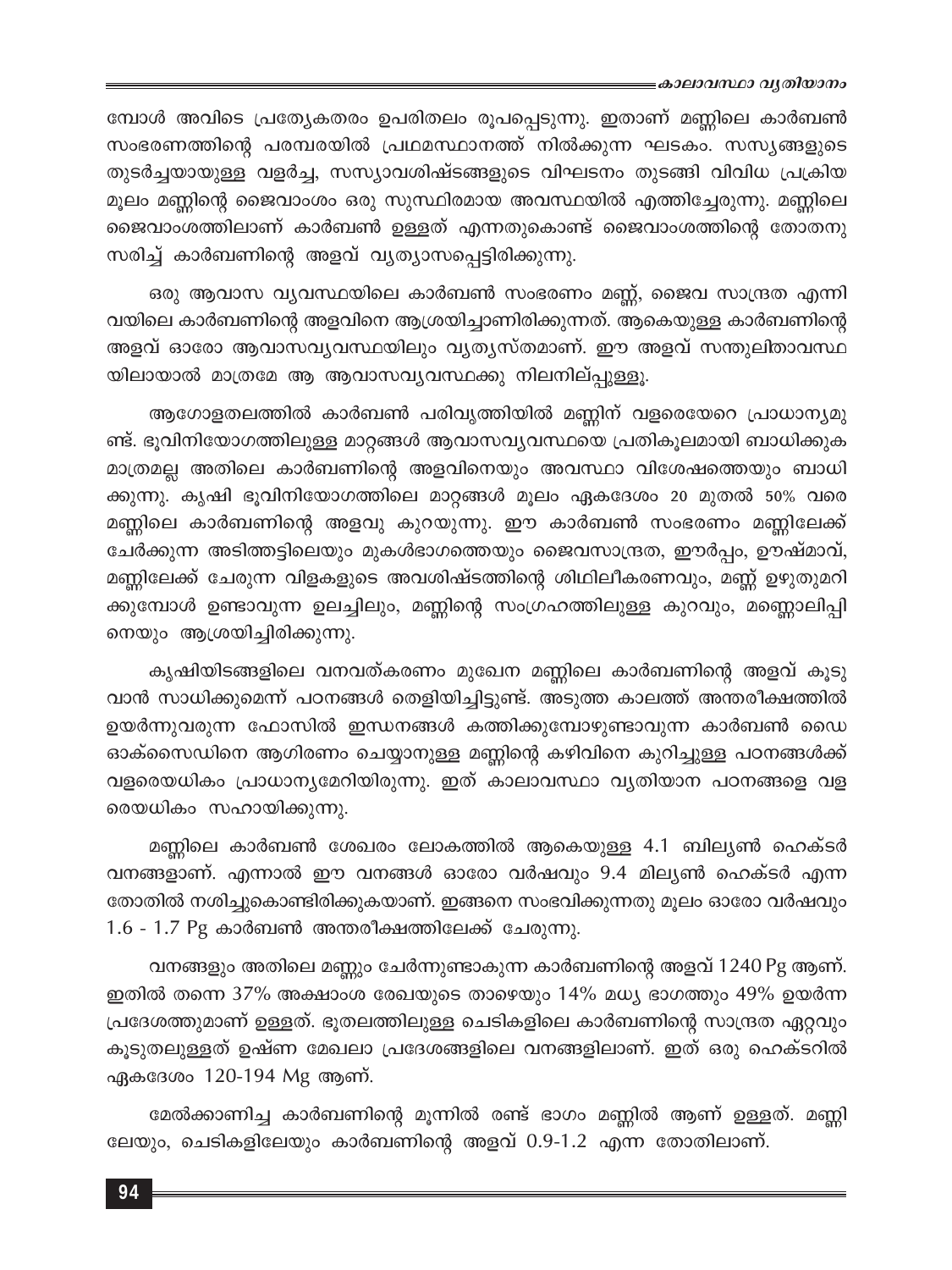വനങ്ങളിലെ മണ്ണിലുള്ള കാർബണിന്റെ അളവ് 0-50% എന്ന തോതിലാണ്. എന്നാൽ ഭൂരിഭാഗം മണ്ണിലും ഈ അളവ് 0.3- 15.5% വരെയാണ്. ഉഷ്ണമേഖലാ പ്രദേശങ്ങ ളിലെ വനങ്ങൾ നാമാവശിഷ്ടമാവുന്നത് മൂലം 1.6 മുതൽ 1.7 Pg കാർബൺ അന്തരീക്ഷ ത്തിൽ ഓരോ വർഷവും ചേരുന്നു.

മണ്ണിലെ കാർബണിന്റെ അളവിനെയും സാന്ദ്രതയേയും ആശ്രയിക്കുന്ന ഘടകങ്ങ ളിൽ കാലാവസ്ഥ ഒരു പ്രധാന പങ്കു വഹിക്കുന്നു. ഇതിൽ തന്നെ, മഴയുടെ അളവ്, മണ്ണിൽ നിന്നും നഷ്ടപ്പെടുന്ന ഈർപ്പം, ഇവ തമ്മിലുള്ള അനുപാതം എന്നിവയാണ് പ്രധാന ഘടകങ്ങൾ. ഇത് കൂടാതെ ഭൂമിയുടെ ചെരിവ്, ജലനിർഗ്ഗമനം, മണ്ണിന്റെ സ്വഭാ വവും ഘടനയും, സവിശേഷതകളും കാർബണിന്റെ അളവ് നിശ്ചയിക്കുന്നു.

വനങ്ങളിലെ മണ്ണിലുള്ള കാർബണിന്റെ അളവ് പ്രകൃതിദത്തവും, മാനുഷിക പ്രവർത്ത നങ്ങളെയും ആശ്രയിച്ചിരിക്കുന്നു. കാട്ടുതീ, വരൾച്ച, കീടങ്ങൾ, രോഗങ്ങൾ എന്നിവ യാണ് പ്രധാനമായും പ്രകൃതിദത്തമായ ഘടകങ്ങൾ. മാനുഷിക പ്രവർത്തനങ്ങൾ പ്രധാ നമായും വനനശീകരണവും അതുമൂലം ഉണ്ടാവുന്ന പ്രത്യാഘാതങ്ങളുമാണ്. മരം മുറിച്ച് നീക്കപ്പെടുന്നത് മൂലം ഏകദേശം 50 ശതമാനത്തോളം മണ്ണിലെ കാർബണിന്റെ അളവ് ആദ്യത്തെ 20 വർഷം കൊണ്ട് കുറയുന്നു. അതിനു ശേഷം കാർബണിന്റെ അളവ് കൂടു ന്നുണ്ടെങ്കിലും ആദ്യകാല അളവിന്റെ അടുത്തൊന്നും എത്തുന്നതായി കാണുന്നില്ല. ശ്രദ്ധാ പൂർവ്വം മരം മുറിച്ച് നീക്കുകയാണെങ്കിൽ പ്രകൃതിദത്തമായ പ്രവർത്തനങ്ങളെ വളരെ കുറച്ച് മാത്രമേ ബാധിക്കുകയുള്ളൂ. തൻനിമിത്തം മണ്ണിലെ കാർബണിന്റെ സംഭരണ ശേഷിയെ വളരെക്കുറച്ച് മാത്രമേ ഇത് ബാധിക്കുകയുള്ളൂ.

വനമേഖലയിൽ ഉണ്ടാവുന്ന കാട്ടുതീ ആണ് മണ്ണിലെ കാർബണിന്റെ അളവിനെ വളരെ കാലത്തേക്ക് ബാധിക്കുന്നത്. കാട്ടുതീ മൂലം മണ്ണിലെ ഊഷ്മാവ് കൂടുകയും വെള്ളത്തിന്റെ അളവ് കുറയുകയും ചെയ്യുന്നു. വളപ്രയോഗം മൂലം മണ്ണിന്റെ ഫലഭൂയി ഷ്ഠത വർദ്ധിക്കുന്നു. ഇതുമൂലം ഉല്പാദനക്ഷമത കൂടുകയും മണ്ണിലേക്ക് ചേരുന്ന വൃക്ഷ ഭാഗങ്ങളുടെ അളവ് കൂടുകയും കാർബണിന്റെ സംഭരണം വർധിക്കുകയും ചെയ്യുന്നു.

വനവത്ക്കരണം മൂലം മണ്ണിലെ കാർബണിന്റെ അളവ് വർധിക്കുന്നു. ഇത് കൂടാതെ കൃഷിയിടങ്ങളും തരിശ് ഭൂമികളും ചെടികൾ വച്ചു പിടിപ്പിക്കുന്നതു മൂലം ആ പ്രദേശങ്ങ ളിലെ മണ്ണിലെ കാർബണിന്റെ അളവ് കൂടുന്നു. വനവത്ക്കരണം മൂലം മണ്ണിലെ കാർബ ണിന്റെ അളവ് ഓരോ വർഷവും ഹെക്ടറിൽ 0.8 Mg കൂടുന്നതായി കാണുന്നു.

അന്തരീക്ഷത്തിലെ കാർബൺ ഡൈ ഓക്സൈഡിന്റെ അളവ് 0.4% എന്ന തോതിൽ കൂടിക്കൊണ്ടിരിക്കുകയാണ്. ഇത് 21–ാം നൂറ്റാണ്ടിൽ ഇരട്ടിയാകുമെന്നാണ് കണക്കാക്കി യിരിക്കുന്നത്. ഇങ്ങനെയുള്ള വർധനവ് ദൂരവ്യാപകമായിട്ടുള്ള ഭവിഷ്യത്തുക്കൾ ഉണ്ടാ ക്കുമെന്ന് പഠനങ്ങൾ തെളിയിക്കുന്നു. ഇതു മൂലം കാലാവസ്ഥാ വ്യതിയാനം സംഭവിക്കു കയും പരിസ്ഥിതിയുടെ സന്തുലിതാവസ്ഥ നഷ്ടമാവുകയും ഉല്പാദനക്ഷമത, മണ്ണിലെ സൂക്ഷ്മജീവികളുടെ അളവ് എന്നിവ കുറയുകയും ചെയ്യുന്നു. കാലാവസ്ഥാ വ്യതിയാനം മണ്ണിന്റെ ഘടനയെയും പ്രവർത്തനങ്ങളെയും ബാധിക്കുന്നു. ഇത് മണ്ണിന്റെ കാർബൺ സംഭരണശേഷിയെ ബാധിക്കുന്നു.